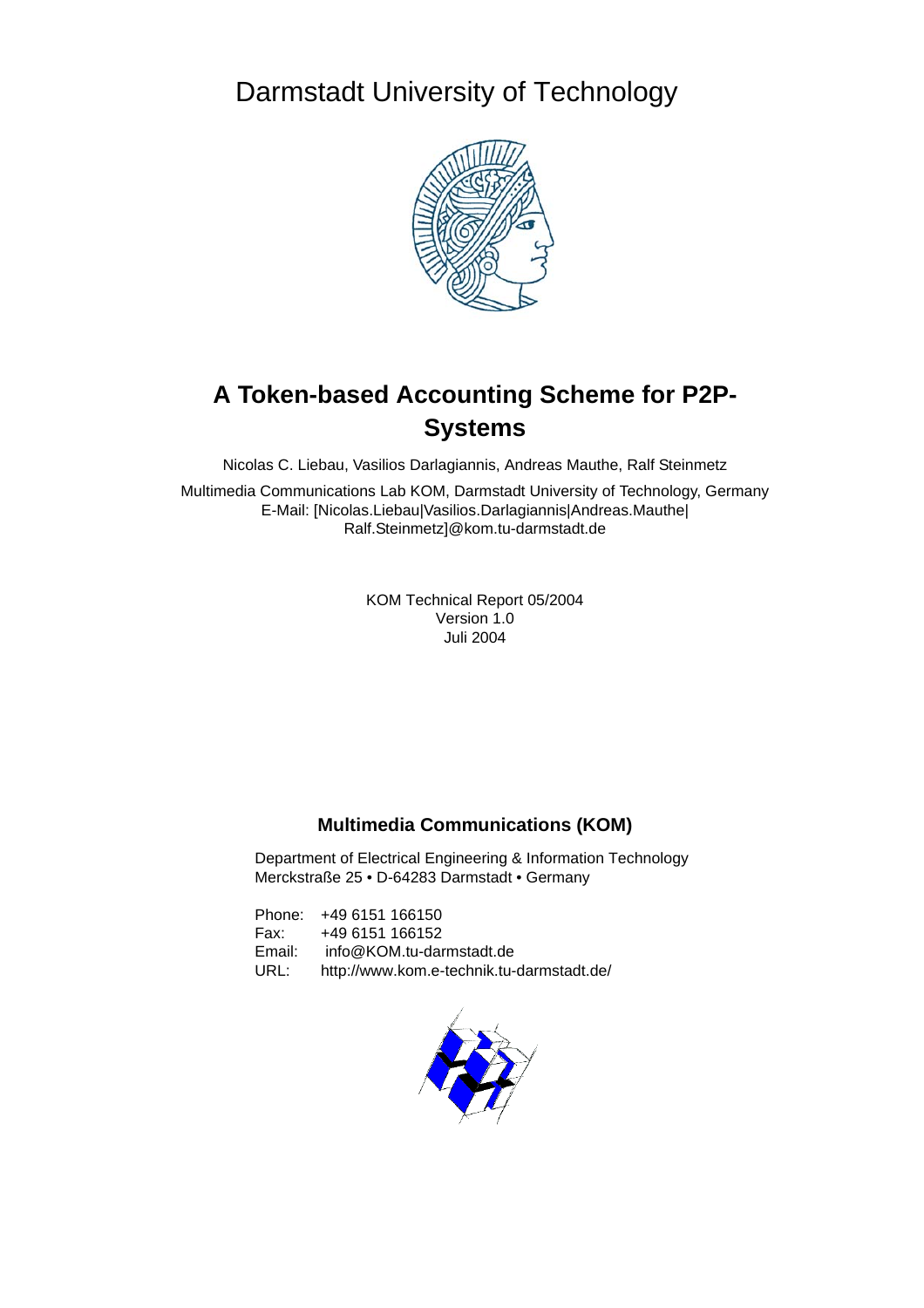#### *Abstract*

*This paper presents a token-based accounting scheme for decentralized autonomous systems, such as peer-to-peer systems. The scheme uses tokens as proof of resource usage or service usage. Conforming to the peer-to-peer paradigm, the tokens are issued using a decentralized mechanism. Within peer-to-peer the proposed accounting scheme can be used to cope with the shortage of information. Therewith, it constitutes the basis for coordination and control mechanisms as well as pricing for commercial scenarios in completely decentralized systems.*

*The presented scheme is compared against an alterative approach showing the advantage of the tokenbased mechanism in terms of communication costs.*

# **1 Introduction**

The design of the first peer-to-peer (P2P) systems was based on the assumption that participating peers share their own resources with other peers while they benefit from resources that are shared by others. Through resource replication and utilization of otherwise unused resources, P2P systems can provide higher robustness and host more content/information at lower costs than traditional client/server-based applications. Actual P2P file sharing systems like eDonkey2000 [11] or KaZaA [17] host huge amount of content in a reliable way. However, the time needed to retrieve a piece of content from such a system is in most cases considerably higher than in traditional client/server-systems. Users of P2P file sharing applications are accepting this performance constraint because they are retrieving content at virtually no cost. One reason for this reduced performance of P2P systems in comparison to client/server-systems is in the opportunistic behavior of the participants who try to maximize there own utilization. Participants try to benefit as much as possible from the resources provided by the other members of the system; however, they try to avoid providing resources themselves. The most familiar example is the free-riding phenomenon in P2P systems [1]. This behavior pattern is fostered through the strong anonymity and the enormous lack of information in P2P systems. Actions cannot be traced back to users. Therefore, resource or service usage and provisioning is not attributable to users. Thus, it is hard to give incentives for resource provisioning, or, as a further step, to implement and enforce rules about participant behavior in the system. The result is the aforementioned weaker performance of P2P systems in comparison to a client/server alternative. The weaker performance also makes P2P systems unattractive for commercial applications.

To overcome this disadvantage the lack of available information must be resolved. An accounting mechanism for P2P systems is required to deliver the missing information. Using this information coordination of the available resources can increase the performance of a system significantly. Coordination can be achieved e.g. through the introduction of rules and rule enforcement supported by the information an accounting mechanism has been collecting. However, the design of such mechanisms for decentralized autonomous systems is not trivial because the control mechanism cannot be decoupled completely from the accounting mechanism. The absence of a controller that analyzes the gathered information and coordinates the system entities requires that the accounting mechanism includes the coordination functionality. Thus, the accounting mechanism must enable the ability to constraint the participants' behavior.

For a distributed accounting system that also enables coordination, it is required that the collected accounting data is held in a robust und secure way so that no important information is lost. Further, the accounting information must be collected and held in a trustworthy manner. If the information is used for system coordination participants my be tempted to modify information for their own benefit. Moreover, the accounting mechanism should be scalable and the net benefit of using it should be positive across the complete system. If the accounting mechanism should be used in different scenarios it should be flexible to support different kind of coordination mechanisms.

To tackle the discussed problem this paper proposes a token-based accounting mechanism. Tokens serve as signed receipts for transactions between peers. Further, tokens represent the transaction history of peers and allow for monitoring and control of the account balance of all participants in a system by means of appropriate aggregation mechanisms.

The remainder of this paper is organized as follows. Section 2 outlines the alternative approaches for accounting mechanism in P2P systems and shows the related work. Section 3 describes the proposed tokenbased accounting mechanism. Section 4 focusses on security aspects of the mechanism and section 5 gives details about the current implementation. In section 6 the concept is validated against remote account-based accounting mechanisms. In section 7 the conclusions are presented.

#### **2 Related Work**

There are several design alternatives for distributed accounting systems. Essentially accounting data is collected in form of receipts. The information stored in a receipt can vary from a single number to detailed transaction data. For the purpose of coordination for every peer the data stored in its receipts is aggregated to an account balance. The balance determines if a peer is allowed to use further resources from the system or if it first has to provide more own resources. However,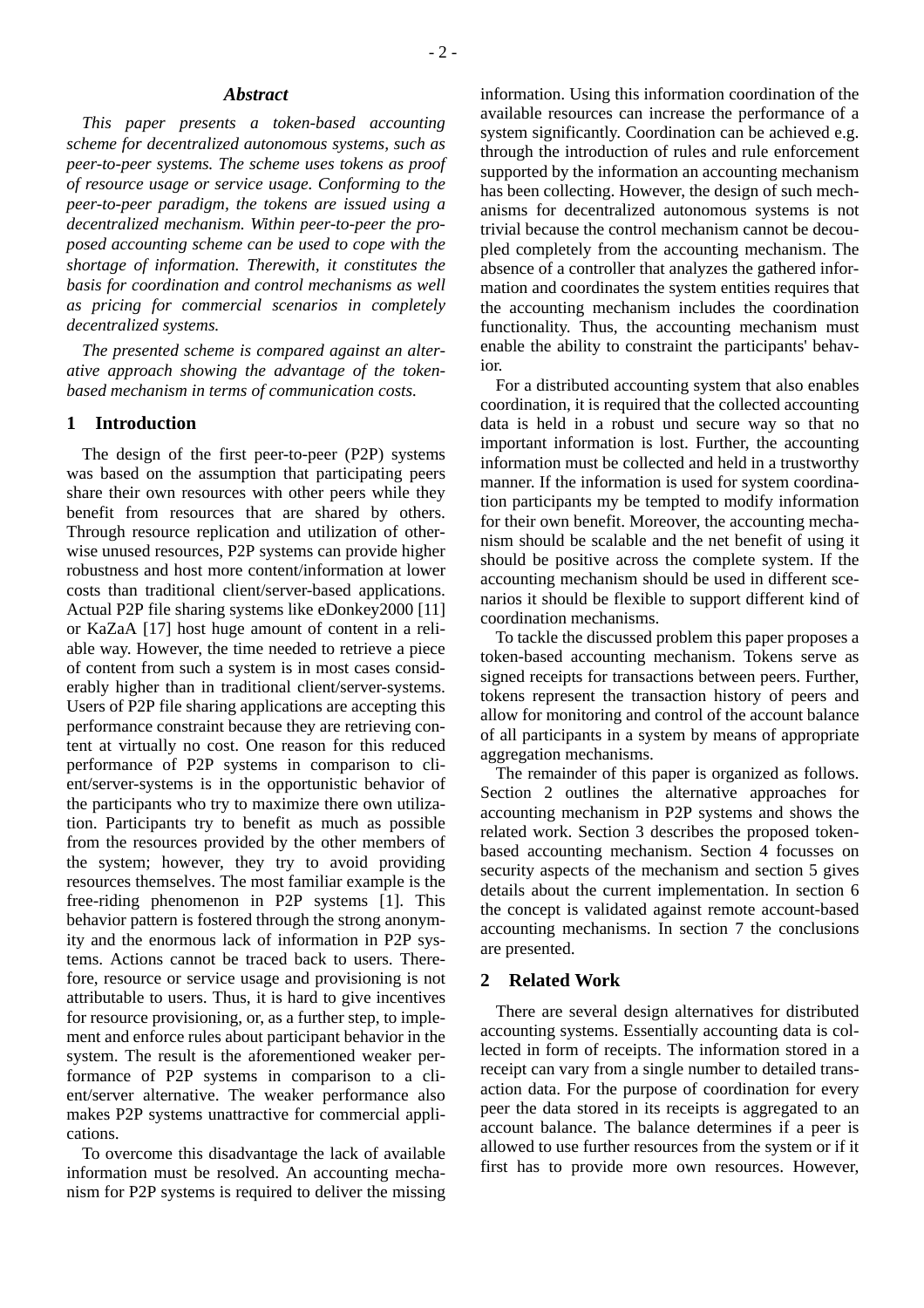major characteristic that distinguishs different accounting schemes is the location of the stored receipts.

**Local Accounts.** Using local accounts, one receipt is generated for each transaction and participating peer. Receipts are stored locally on the peers. To enhance the trustworthiness of receipts they can be signed by the transaction partner. P2P accounting systems using local accounts scale well because there is no communication with further parties. Today local accounts are used e.g. in eMule's credit system [12] to determine other peers' position in the local download queue. This mechanism tries to achieve local fairness; global coordination is not its goal. With local accounts all information about a peer is derived directly from the peer. Even if the receipts are signed by the transaction partner, fraud is easily possible through collaboration.

**Remote Accounts.** This alternative tries to overcome the trust problem of local accounts by storing accounting information at third party peers. Each account is located at set of "account peers" to achieve robustness. The "account peers" are usually organized in a Distributed Hash Table (DHT) for efficiency reasons. In [3, 10, 27] this approach is applied. In [3] issued tokens are used as a kind of a virtual currency, which is transferred between the remote accounts during a transaction. For trust reasons receipts can be signed either by transaction partners or (ideally) by multiple trustworthy peers. The trust level in such a system is high. This is achieved through additional network traffic per transaction for querying accounts, signing receipts, storing receipts and keeping the accounts consistent.

**Central Accounts.** This alternative uses a central network administrator to collect receipts and to distribute the usage of network resources among the participants in a fair way. For Grid Computing, for instance such a system is presented in [5]. However, our goal is to avoid central elements in P2P systems.

**Token-based Systems.** An alternative to using receipts is to use tokens. Tokens are issued receipts. Peers spend tokens with other peers to receive a service. If a peer runs out of tokens the peer is not eligible for using more system resources. The tokens must be protected against forging and double spending. Storing tokens is not different from normal receipts. Often tokens are used as a virtual currency. Doing so**,** the trust problem of local storage is bypassed, because these tokens do not contain any accounting information that might be altered. Token-based systems require that the token issuer is trustworthy. There are three alternatives for the token issuer: (a) Each single peer can issue tokens. This way the trust problem is bypassed. However, introducing rules and rule enforcement become impossible because there is no control on the amount of tokens issued. Such an approach is shown in [19]. The authors claim that eventually a completely free stable market will develope. Further, in [26] self-issued tokens are used for accounting in grid computing. In [22] two systems

based on so called "Proof Of Works" (POWs) are presented. (b) A central, trusted "bank" issues the tokens. Mojo Nation uses this solution as well as some existing micro payment schemes like eCash [24] or NetCash [18]. A micro payment scheme especially tailored to P2P systems is presented in [28]. The goal of this work is to reduce the load on the central broker. However, the use of a central entity is contrary to our goal of designing a decentralized P2P system. (c) A quorum of peers signs the tokens using a shared private key. If the private key is kept secret such a system combines scalability and trustworthiness. This solution is used in the presented approach.

# **3 The Token-Based Accounting System**

**Prerequisites.** The token-based accounting system assumes that users can clearly be identified through a permanent id, (e.g. through a private/public key pair proven through a certificate issued from a certification authority). Depending on the application scenario, alternative approaches like [7] are also applicable. Apart from the certification authority it is intended to avoid any central element.

Also we assume that the majority of peers in the system do not act malicious.

Further, we assume the use of a reputation mechanism in the P2P-system. This system is used to publish fraudulent behavior that technical mechanisms cannot detect. The reputation mechanism assigns a reputation value to each peer that represents the trustworthiness of the peer. A possible solution is e.g. presented in [16].

#### **3.1 Overview.**

The primary goal of the proposed system is to collect accounting data and to enable system-wide coordination of resource service usage on basis of the collected information. To enable the usage of receipts for coordination in a distributed system, the receipts must have the basic characteristic of the resources and services they represent, viz they must be scarce. Therefore, the receipts must be issued. Accordingly, every user has a limited amount of receipts it can use in transactions. Thus, in the presented approach tokens are used rather as issued receipts than as a virtual currency. As a result, the tokens must not have the characteristics of micro payments of anonymity and untraceability [6]. Therefore, tokens have a clear owner that is contained in the token. This enables storing the tokens locally. Otherwise, if anonymity should be maintained, untraceable tokens have to be stored at trusted remote accounts to control double spending.

Each peer holds an account with a specific amount of tokens clearly issued to it. A peer spends a token by sending it to its transaction partner in order to receive a service. Accordingly, when a peer provides a service it collects foreign tokens from other peers. Peers cannot spend foreign tokens. Using the token aggregation pro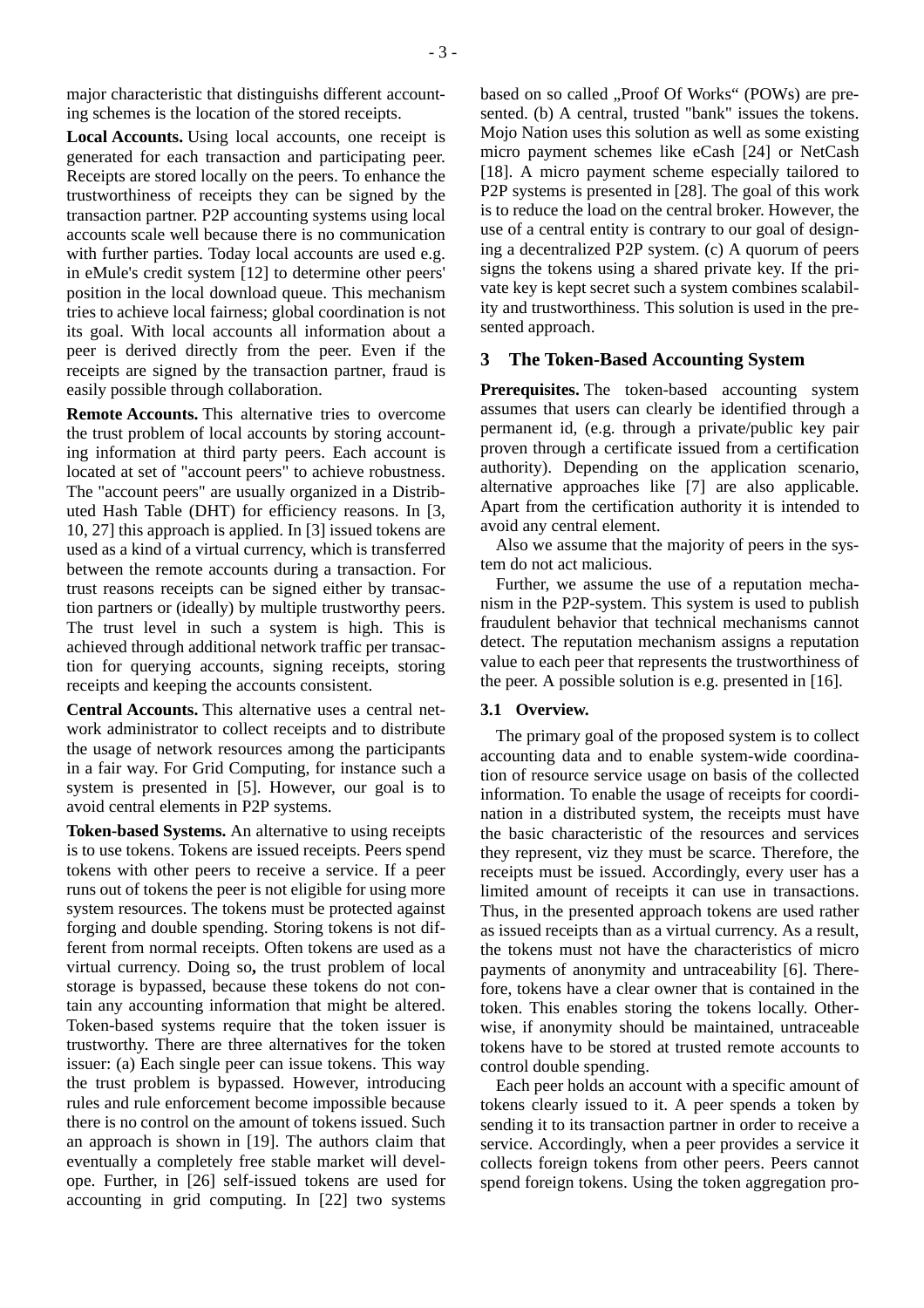$-4 -$ 

cess, peers exchange the collected foreign tokens against new ones. To achieve trustworthiness new tokens are signed with the system's shared private key using threshold cryptography [8]. Thus, a token must be signed by a quorum of peers to become valid. The *token structure* ensures protection against forgery, double spending and being robbed. The three basic protocols of the token-based accounting system are T*oken Aggregation*, *Check for Double Spending*, and *Payment*.

Information

Required

#### **3.2 Token structure.**

Figure 1 shows the information contained in a token. A new unused token contains the first 5 information fields starting from the top of the figure. The issuing date and time in milliseconds together with the serial number and the owner id serve as unique identification of a token. This is required to enable the detection of double spending. Further, this way double spending can be traced to the owner. During the creation of a batch of new



Structure

tokens the serial number is randomly selected for every token. Thereby, guessing which tokens exist in the system becomes hard. The account id is used to allocate a token clearly to a specific application. Cross application usage and trade of tokens is possible. This field is optional. The fifth field contains the signature of the information contained in the first four fields, signed with the system's private key. This prevents forgery.

Since a token is basically a receipt, it contains further information about the transaction for which a token is used. The service consumer is the token owner.

Before the owner sends the token to the service provider, he also adds the service provider's id to the token as well as information about the transaction (such as transaction object, date and information about the quality of the service provisioning). The owner finally signs the complete token using his private key. Subsequently the contained information cannot be changed by the service provider. The required information in a token is the information needed for unique identification, the system signature, the service provider as well as the service provider's signature. This prevents tokens from being roobed. Because unused tokens contain the owner, only the owner can spend them. Used tokens are signed and contain the receiver of the token. Only the receiver is allowed to exchange tokens against new, own tokens.

#### **3.3 Token Aggregation**

The Token Aggregation process is used to exchange foreign tokens a peer collected against new tokens issued to that peer. The eight-step Token Aggregation procedure is shown in Figure 2.

First the exchanging peer (EP) locates a "trusted peer" (TP) (1). Trusted peers are eligible to exchange tokens and possess one part of the system's private key [8]. EP sends its *N* collected foreign tokens ( $Fn_1$ , ...,  $Fn_N$ ) to TP (2). TP checks the foreign tokens for their validity. Only tokens signed by the owner and spent only once are valid for exchange.

Using the aggregation function  $M = A(Fn_1, ..., Fn_N)$ TP calculates the amount M of new tokens EP must receive in return for the foreign tokens . The aggregation function is public and can take any form. TP now creates *M* new, unsigned tokens  $(Un_1, ..., Un_M)$  (3).

To sign the new tokens with the system's private key using threshold cryptography [8] TP now locates further trusted peers (4). The number of required trusted peers to sign a token is determined by the used secret sharing scheme. The larger the quorum of trusted peers, the more trustworthy is the system. EP is not allowed to choose the quorum of trusted peers itself. This avoids potential collaboration and fraud between the peers.

TP sends the new tokens to this quorum of trusted peers (5). Each peer of the quorum signs now the tokens with its part of the system's private key (6). The resulting partial tokens  $(Pn_1, ..., Pn_M)$  are transmitted back to EP (7) . Finally, EP combines the partial tokens to new complete tokens  $(Tn_1, ..., Tn_M)$  (8).

The aggregation function is a core piece of the tokenbased accounting mechanism. It adds an additional degree of freedom because the token exchange rate can be different than 1:1. The aggregation function can be used to implement different usage policies and different economic systems. For instance, the user's reputation value can be taken into account to reward trustworthy behavior or asymmetric DSL-links can be modeled so that 1 MB upload worths more than 1 MB download.



Figure 2:Token Aggregation Process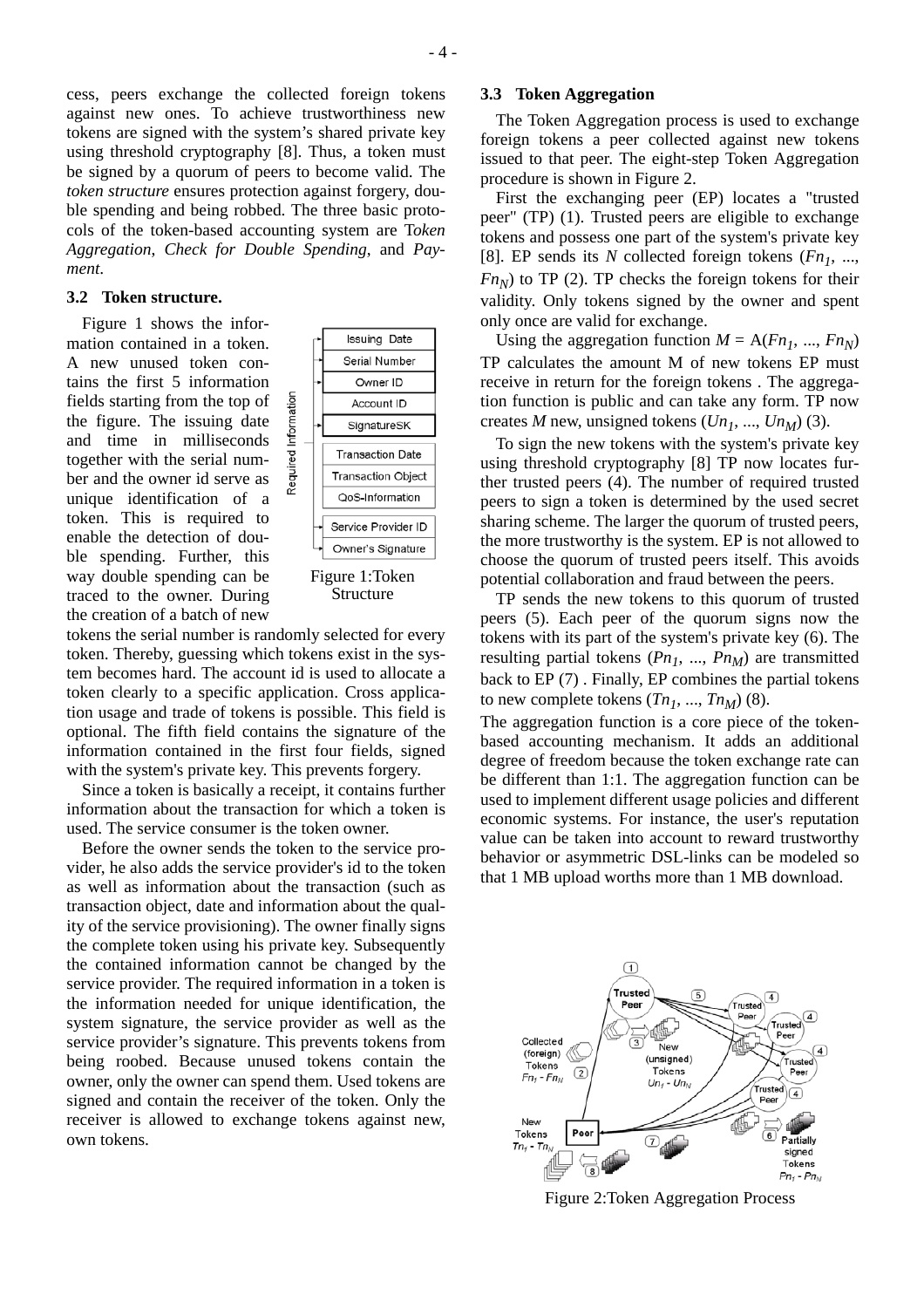#### **3.4 Check for Double Spending**

To check for double spending a token must be clearly identifiable. To facilitate the check in an efficient manner. For every peer there exists a set of account peers, the account holders. They are organized in a DHT manner, such as Pastry [23] (see Figure 3).

Account holders hold a list containing the tokens currently issued to the peer for which they hold the account. The list is filled with the required information during token aggregation. After the new tokens have been created (Figure 2, step 3), the trusted peer sends a list of the new tokens to the exchanging peer's account holders (Figure 3, step 3).

During the token validity check of the token aggregation process, the trusted peer will ask the account holders responsible for a token, if the token is valid (Figure 3, step 2). The account holders will remove the token from the list. Accordingly, if the token is not in the list, it is an invalid token. Either it was spent before or it was forged. The account holders will inform the trusted peer, which will then discard this token. Also, the reputation mechanism of the P2P system will be informed about the incident.

In order to avoid attacks on messages to account holders, every message sent to the account holders must be signed with the sender's private key. To keep the list between the account holders consistent**,** all account holders for one specific account exchange the list whenever the set of account holders change. This is at joins and leaves of peers of that set. Update is only necessary, if the sender does not receive all confirmation messages.

#### **3.5 Transactions**

At transactions the token-based accounting mechanism can be used for resource usage, service usage, or a combination of them. Resources in a P2P system are bandwidth, storage capacity, CPU power, and content [9]. A service is valued differently than resource usage. A service for example detects water marks in pictures. Since special software is needed to provide such a service, it is valued higher than the sum of the used resources. A token can contain information about the used resources and value information of the service itself. The information is added to a token before it is sent to the service provider. By this means information



Figure 3: Check for Double Spending Figure 4: Transaction

contained in a token can be used as basis for an external payment mechanism.

**Standard transaction.** The standard transaction process is shown in Figure 4. After a service has been requested by the service consumer C, the service provider P informs C about the terms and conditions of the service, including the number of tokens P expects in return for the service. If C accepts the terms and conditions, the service provisioning phase begins.

During this phase tokens can be transmitted before, after, or during the service provisioning. For example a token can be transmitted after 1 MB transferred or after 1 minute service received. Before a token is transmitted, C retrieves the token from its local account and fills in the required accounting information. C has no intention to fraud on the information, because it influences only the token exchange of the P. Then C signs the token with his own private key and sends it to P. P checks the signature of the received token using C's public key, which can be contained in the token as owner id or transmitted with the service request. Thus, it can be verified, that the token sender is also the token owner.

P can choose not to continue to provide the service, if the contained accounting data was incorrect. As a result of a transaction C's amount of own tokens decreases and P's amount of foreign token increases.

**Trustable transaction.** In a scenario where tokens are used as virtual currency, a more trustworthy settlement process might be required. Here, the transaction party that delivers last has an incentive to cheat on the other party. It still receives the full benefit but does not have to deliver its part of the deal. Therefore, we have designed and implemented a trustable payment procedure that eliminates the incentive to cheat for the transaction partners. In addition, double spending of tokens is not only detectable, but becomes impossible. Figure 5 shows the procedure.

After a service request is received**,** P notifies C about the conditions and terms of the transaction, including the required amount of tokens. C answers with the token ids of the tokens it intends to spend with the transaction. Now P contacts the account holders responsible for  $C$ ,  $AH(C)$ " and checks if the tokens are valid. AH(C) mark in the token list these tokens as "planned to spend". Using the same tokens in another

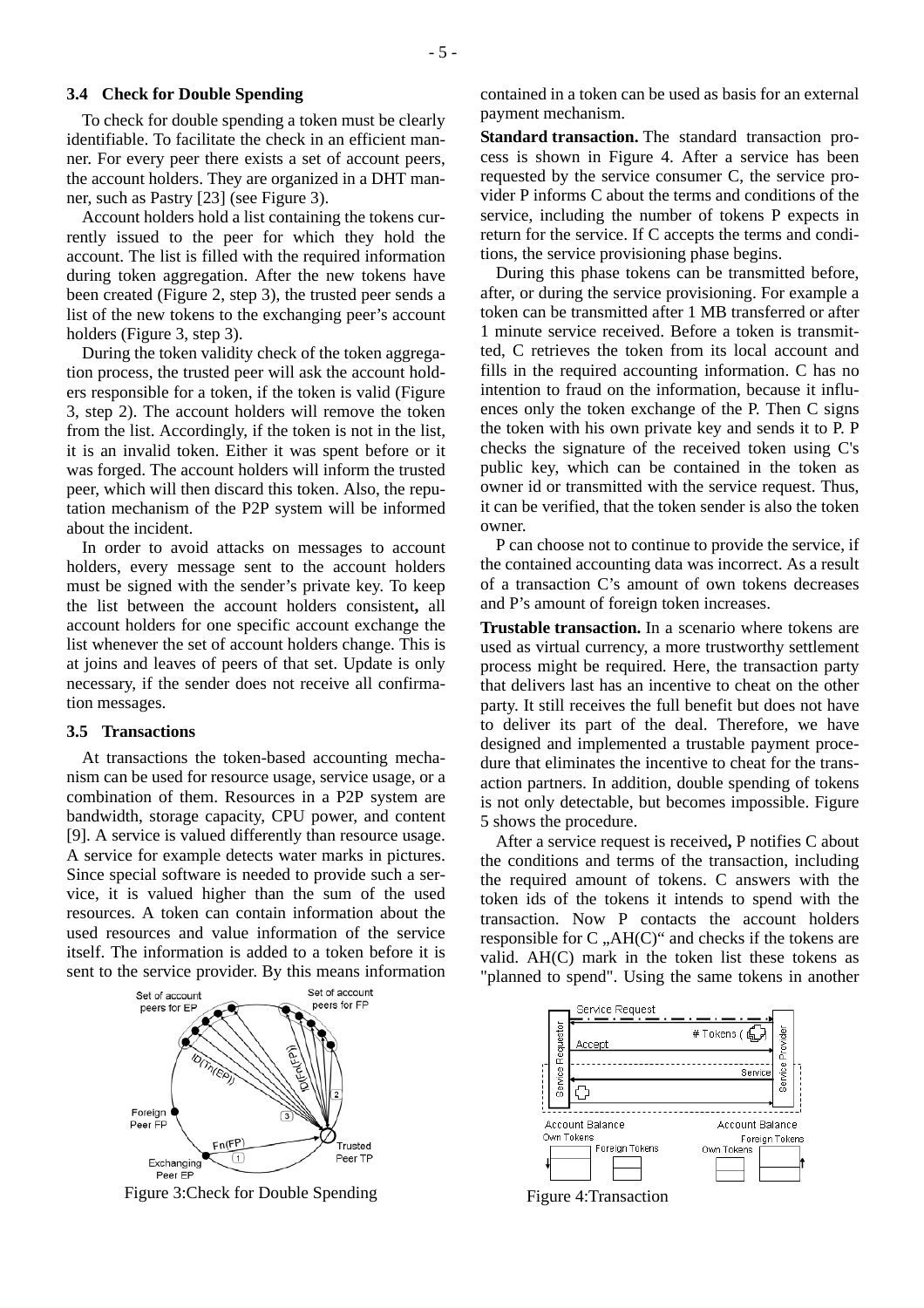

Figure 5:Trustable Transaction Procedure

transaction becomes impossible. If all tokens are valid, P informs C that the transaction phase can begin. C starts the transaction by sending an unsigned token to P. C loses the token. However, since it is not signed by C, P cannot exchange it against own tokens. P has no incentive not to provide the service. Therefore, P now provides the agreed service. Because C already lost the token, it has no intention keeping the token for itself. C will sign the token and send it to P.

If C should fail to send the signed token, P can present the unsigned token to AH(C). The possession of the token proofs that the transaction had started and the token will be removed from the list and is finally lost for C. The aforementioned reputation system will provide further incentives against malicious behavior.

On the other hand, if both peers are consenting to cancel the transaction, C does not lose its tokens. The "planned to"-mark just needs to be removed from the tokens in the token list at AH(C).

# **4 Trust & Security Considerations**

It is crucial for the use of an accounting mechanism that the information it provides is correct. Therefore, the token-based mechanism has been designed to provide a high degree of trust for distributed systems.

**Robbery.** The number of tokens available to a peer influences its ability to benefit from the system. Therefore, tokens were designed to eliminate robbery. Tokens contain the owner id that cannot be changed without detection through the system signature. Spent tokens contain the token receiver secured through the owner's signature.

**Forgery.** The system signature on each token ensures that the basic token data cannot be changed and that no peer can create tokens by itself. Thus, the system signature prevents forgery and is crucial for the trustworthiness of the system. Accordingly, fraudulent collaboration of trusted peers must be avoided. Therefore, the choice of trusted peers to form the quorum for signing tokens is not done by the exchanging peer. This alleviates the problem of bribing. Further, peers can only become trusted and receive a part of the shared system private key, if their reputation is above a specific threshold value. The actual threshold value depends on the used reputation system. Further, threshold cryptography provides different proactive mechanisms to

secure the key from being compromised. The key parts will be updated periodically using proactive secret sharing [21]. This makes the old key parts obsolete without changing the actual key. The system's public key stays the same. Further, a new system will be created periodically using the decentralized method presented in [4]. This is enforced through tokens being valid only for a specific period of time. Therefore, the unique token id contains the creation date and time. Outdated tokens can be exchanged against new tokens using the token aggregation process. If the system's private key is kept secret the system can be considered secure.

**Double Spending.** The verification for double spending relies on the data hold at the account holders. Thus, users might try to corrupt their token list at the account holders. This is avoided by not allowing peers to send any queries or enquiries to the account list. Further, the token list at the account holders is a positive list. If a peer plans to double spend a token, it has to avoid that the token is marked in the list as "planned-to-spend" and later removed from it during token aggregation. Though in both actions the peer is not involved.

Malicious peers trying to remove tokens from the token list of another peer must guess token ids of existing tokens. That is very hard because and the creation date and time in milliseconds and the random serial number have to be guessed correctly. Therefore, this kind of messages is obvious malicious behavior and will be reported to the reputation system.

In P2P systems (even if using a DHT) it cannot be guaranteed that a remote account at the account holders is never lost. In such a case the account owning peer would not be eligible to receive services anymore. Since in the token-based system the tokens are stored locally, users can secure themselves against loss by making backup of their tokens. The loss of an account at the account holders will just influence the ability to check for double spending. Since a peer can not notice if its remote account is lost, it must assume that double spending would still be detected. Hence it will be discouraged to cheat.

# **5 Implementation**

The token-based accounting mechanism has been implemented within the scope of the European project "Market Management of P2P Services" (MMAPPS). MMAPPS builds a middleware for P2P systems supporting commercial applications. The middleware implementation is based on JXTA 2.2.1 [15]. Cryptobased peer ids (CBIDs) are applied to enable clear identification of message senders. The token-based accounting mechanism is used within an MP3-file sharing application as an incentive mechanism. Tokens are aggregated 1:1. As the utilized cryptography scheme RSA with 1024 bit keys has been selected. The tokens contain the user's public key as owner id.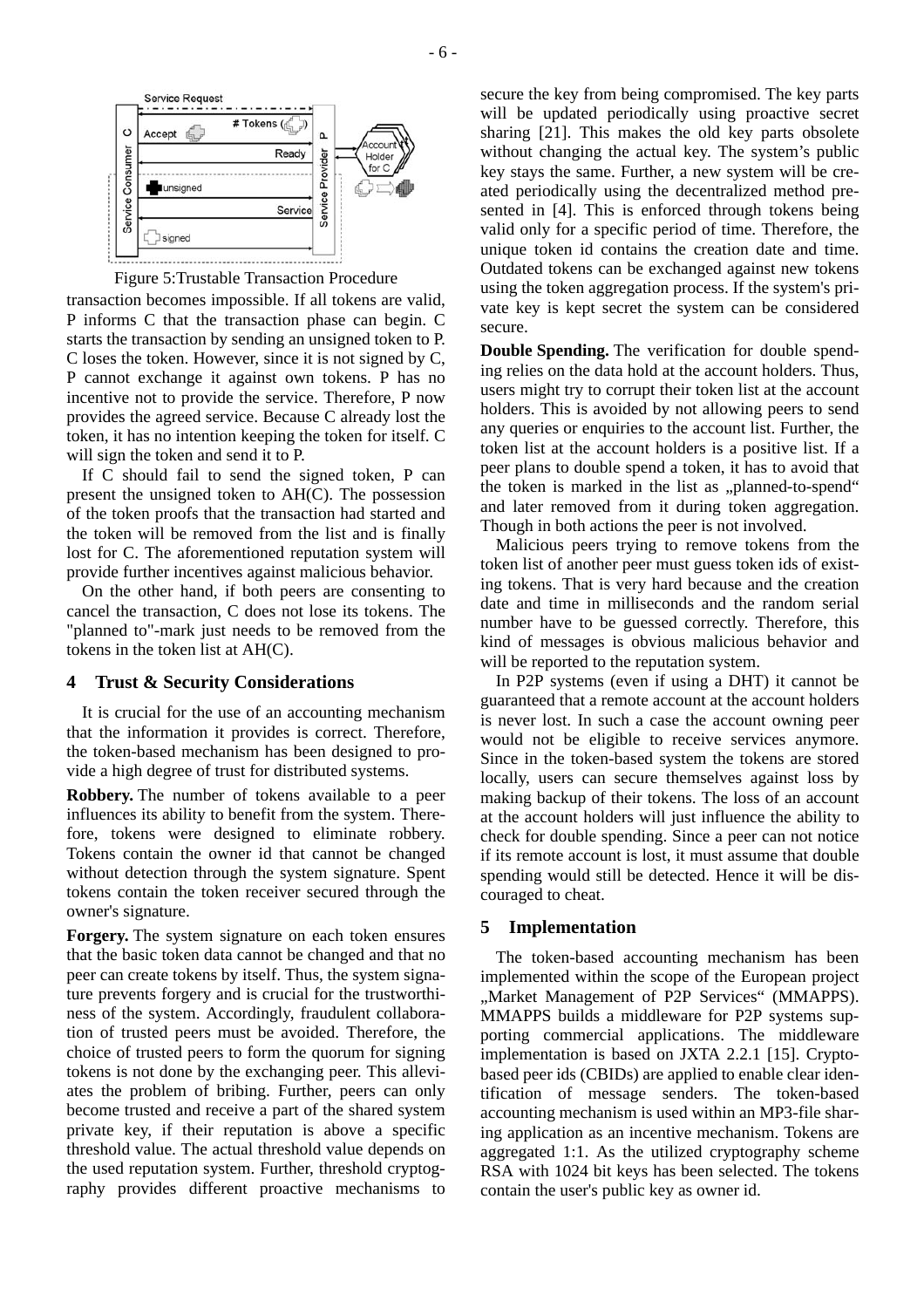**Messages.** Users might be concerned about the traffic volume token messages consume. Any additional new token contained in a message increases its size by 540 byte. Used tokens contain as accounting information the service level agreement id, content id, file name of transferred file, and applied tariff. As provider id the service provider's public key is included in the token. A message containing one used token has a size of ca. 1800 bytes. Each additional used token in a message increases the message size by ca. 1043 bytes. If we compress the tokens with a normal zip-algorithm, message sizes can be reduced with a factor of about 3. Table 1 shows the details. The figures contain an XMLoverhead for message identification of ca. 140 bytes.

|  | Table 1: Message Sizes in Bytes |  |  |  |
|--|---------------------------------|--|--|--|
|--|---------------------------------|--|--|--|

|              | New Tokens  |            | <b>Used Tokens</b> |            |
|--------------|-------------|------------|--------------------|------------|
|              | first Token | add. Token | first Token        | add. Token |
| uncompressed | 1.284       | 540        | 1.797              | 1043       |
| compressed   | 976         | ca. 140    | 1293               | ca. 280    |

Secured TLS JxtaBiDiPipes are used to exchange tokens between transaction partners and to transfer tokens for the token aggregation procedure. Messages with the account holders and the quorum of trusted peers are exchanged using the JXTA Resolver Service. These messages contain only token ids and are signed. Depending on the amount of token ids sent, messages have a size of about 400 bytes, including an XMLoverhead of 140 bytes. Performance figures on these JXTA protocols are given in [14].

#### **6 Comparison With Remote Accounts**

In this section the performance of token-based accounting mechanism is compared against a competitive approach that uses remote accounts to hold the collected accounting information. To facilitate the comparison we focus on KARMA as presented in [27].

# **6.1 KARMA Overview**

KARMA is an economic framework for P2P systems focusing on security considerations. KARMA utilizes a scalar value called *karma* to represent each peer's balance of contributed/consumed resources. KARMA follows a Remote Accounts approach proposing Pastry as its underlying DHT. Groups of nodes defined as *banksets* keep track of the karma belonging to users. Each bank-set is constructed of *k* peers. In every transaction the bank-set is updated to account the karma spent or collected. Users with negative karma are not allowed to consume system resources. Figure 6 illustrates the steps taken to complete a transaction.

#### **6.2 Use Cases Analysis**

The comparison of the two accounting approaches is both qualitative in terms of offered functionality and quantitative in terms of achieved performance. Performance is expressed as the number and the size of the

messages required performing an operation. However, for KARMA no data about message size is given.

Two main use cases are of interest in this comparison. i.e. the system maintenance procedure and the user transactions.

#### **6.2.1 Maintenance**

The maintenance phase includes two different types of activities that are realized in different ways in the two systems. The first type includes maintenance actions to handle the high churn rate of peers joining and leaving. The second type involves maintenance actions that handle security**-**related or economic aspects such as preserving secrets or introduced inflation, respectively.

**KARMA.** KARMA activates the maintenance procedure when a peer belonging to a bank-set leaves the system or when a new peer joins the system. In the first case another peer replaces the departed one. In the latter the new peer is integrated into the correct bank-set. In both cases a number of messages is exchanged to restore the information hold by that peer and to redistribute the assigned responsibilities.

KARMA introduces *epochs* to handle the inflation/deflation problem. The complexity of this procedure is  $O(n^2)$ , where *n* is the number of peers in the system.

**Token-based accounting.** The maintenance of the account holders in the token-based approach is similar to the maintenance of the bank-set in KARMA.

The token-based accounting does not enforce a specific economic system. Of course a similar concept to epochs could be applied to the token-based accounting mechanism.

Additional costs arise from the requirement to keep the system's private key secret. This involves calculating key updates at one quorum of trusted peers and distributing new key parts afterwards to the rest of the trusted peers.

**Comparison.** Table 2 summarizes the complexity of the maintenance actions, where  $n$  denotes the total number of peers in the system, *k* denotes the size of the



Figure 6:KARMA Transcation Procedure [27]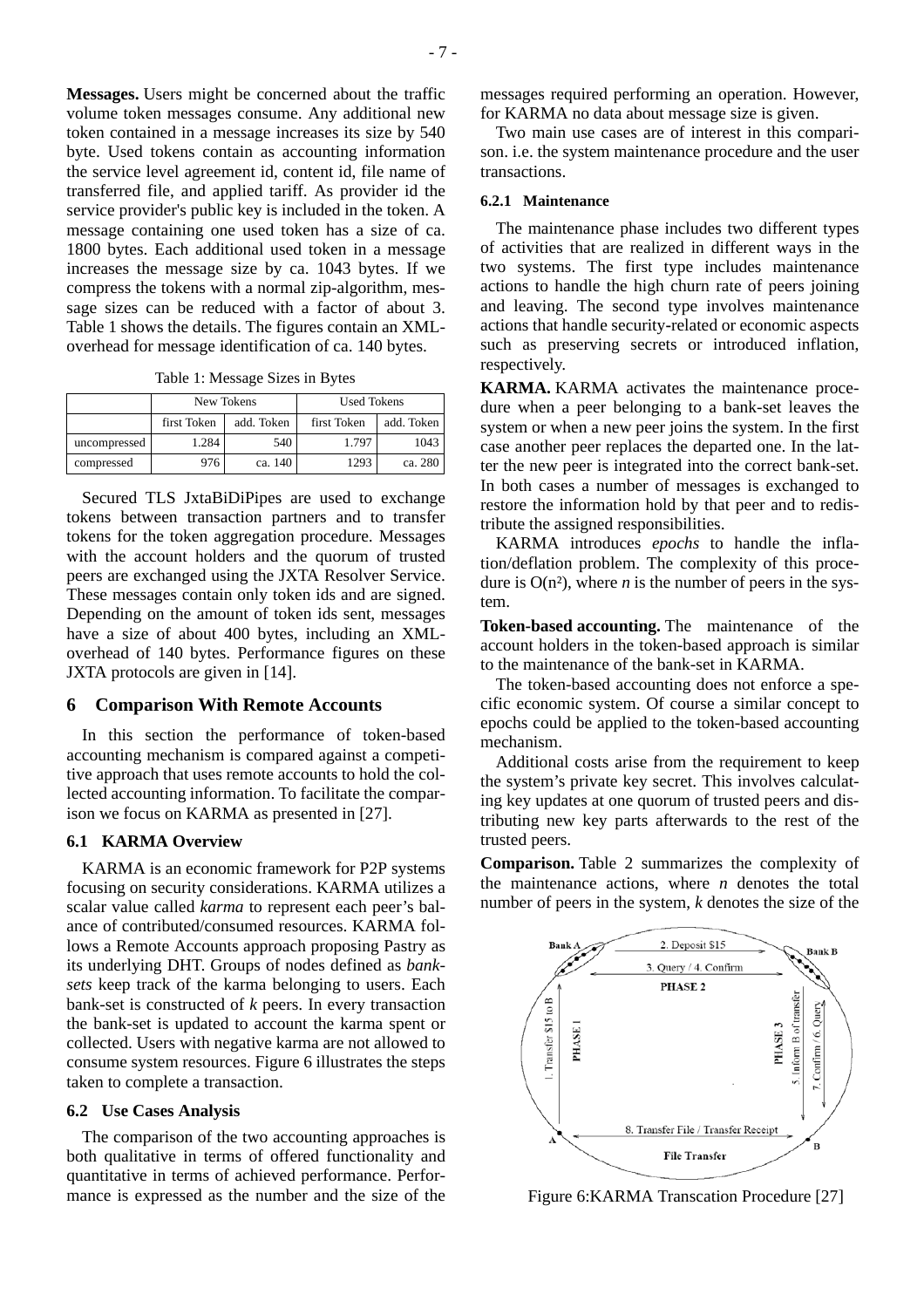bank-sets, *m* denotes the number of trusted peers in the system, and a (*l*, *m*) secret sharing scheme is used.

|                              | <b>KARMA</b> | Token-based |
|------------------------------|--------------|-------------|
| epoch                        | $O(n^2)$     |             |
| node arrival                 | O(k)         | O(k)        |
| node departure               | O(k)         | O(k)        |
| key update calculation [21]  |              | $O(1^2)$    |
| key update distribution [21] |              | $mO(1^2)$   |

Table 2: Maintenance complexity

#### **6.2.2 Transactions**

The major part of traffic in P2P systems results from transactions.

**KARMA.** A typical transaction in KARMA requires the close interaction of the two bank-sets (that store the accounting information of both the producer and the consumer). The actions are illustrated in Figure 6. KARMA utilizes three-way hand-shaking techniques to ensure the validity of critical actions, such as Karma transfer. Synchronization of the involved bank-sets takes place after each Karma transfer. However, this turns to be a costly procedure with questionable usage for well organized attacks. Finally, KARMA introduces an additional mechanism to ensure action synchronization among the bank-set members.

**Token-based Accounting.** For comparison reasons we calculate the transaction costs of the token-based accounting mechanism as one trusted transaction with check for double spending and an additional token aggregation procedure.

**Comparison.** Table 3 summarizes the number of messages required in every step to complete the transaction. *k* denotes the size of the bank-set or account holder set. An (*l*, *m*) secret sharing scheme is used. To compare the two approaches in a more realistic manner, the amount of messages exchanged for up to 100 transactions is shown in Figures 7 for KARMA and Figure 8 for the token-based accounting approach. For the latter a quorum size was set to 7. Also, it must be assumed that users do not exchange each foreign token immediately but do the exchange in batches. The calculations assume a maximum batch size of 20 tokens. Further, a transaction has a size of five tokens (each token send separately) and no transaction has the same transaction partners. That would reduce the needed amount of messages further.

|  |  | Table 3: Transaction complexity |  |  |
|--|--|---------------------------------|--|--|
|--|--|---------------------------------|--|--|

| KARMA                          |          | Token-based                                |      |
|--------------------------------|----------|--------------------------------------------|------|
| 1 Transfer Request             | O(k)     | Unsigned token transfer                    |      |
| 2-4 Deposit/Que-<br>ry/Confirm | $O(k^2)$ | Signed token transfer                      |      |
| 5-7 Inform/Oue-<br>ry/Confirm  | O(k)     | Check for double spend-<br>ing             | O(k) |
| Pre-step synchroniza-<br>tion  | O(k)     | Aggregation: send tokes<br>to trusted peer |      |





Figure 8:Transaction messages for token-based accounting

The difference arises from the different use of the account holders respectively the bank-set. In tokenbased accounting a message sent to the account holders does not require the proof of origin, like in KARMA. A peer just needs to proof that it received specific tokens from a peer. Therefore, the correctness of a message is derived from its content. In contrast in KARMA the correctness of a message is derived through the correctness of the message sender. Further, account synchronization in the token-based approach is only needed if the sender of an update message does not receive a confirmation. Therefore, just  $O(k)$  messages are needed during a transaction.

# **7 Summary & Conclusions**

One of the biggest challenges for a wider deployment of P2P systems is to retrieve, collect and use information about the resource utilization within the system. It is crucial that the information is secure and reliable while the core features of P2P (i.e. decentralization, autonomy of peers, flexibility and dynamics) are still maintained.

This paper presentes a flexible and trustworthy token-based accounting mechanism for P2P-systems. Its purpose is to collect accounting information of transactions. This information can be used to coordinate the behavior of the system's entities to achieve a higher system performance. Further, the collected information can be used as basis for pricing and price



Figure 7:Transaction messages in KARMA